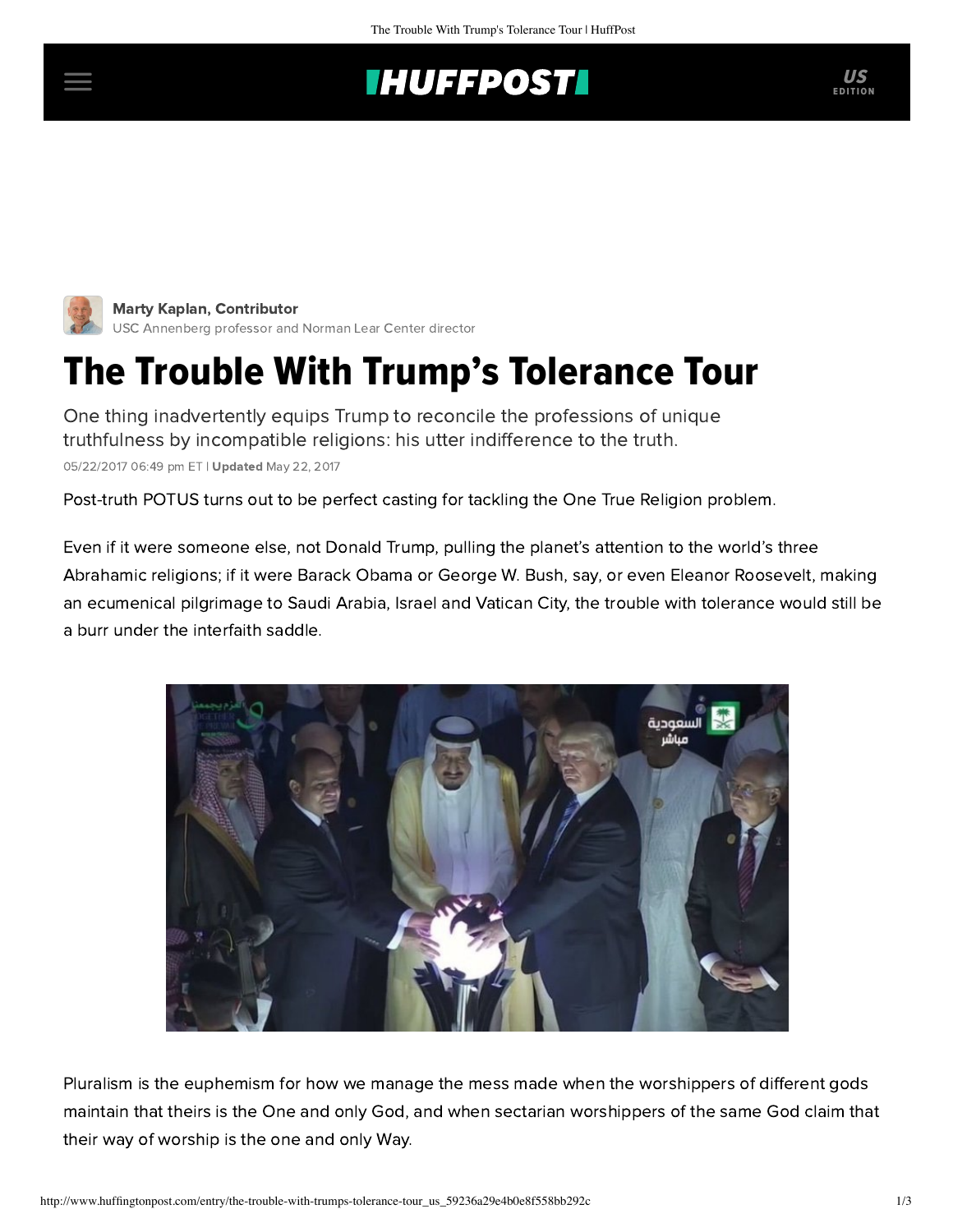## The Trouble With Trump's Tolerance Tour | HuffPost

We contend with this dilemma, as we do with other discomfiting realities, like earthquakes, mortality and incipient male-pattern baldness, by denying it. Pluralism whistles past the graveyard of religious persecutions, inquisitions, pogroms, coerced conversions, civil wars, crusades and genocide. Instead of dealing forthrightly with doctrinal warfare, we acclaim mutual respect a common value, and we declare religious diversity a feature of civilization, not a bug that's infested human history.

As for the varieties of irreligious experience, contemporary pluralism treats nonbelievers as all in the family. Diversity extends the same welcome to atheists and agnostics that it does to everyone else. Ditto for anyone who identifies as spiritual but not religious. God is great; God is dead; God is nature; God's a metaphor; God is you; God is me; God's a mystery; God is now: Pluralism wraps its arms around interpretations like those with no less graciousness than it affords to God is Yahweh, God is Christ, God is Allah.

That message is beautiful, incoherent and very American. It's the least bad answer to the tension between religions and democracy. It's what we want our culture to depict and our politics to project – a supremely inclusive message to a world of warring faiths.

Saudi Arabia, whose Wahhabi Salafists finance Sunni warfare on Shia Muslims, is an ironic choice for President Trump to declare that his visit to "many of the holiest places in the three Abrahamic faiths" was a journey in the spirit of "tolerance and respect for followers of all faiths." Trump himself is an improbable carrier of that message. He is the candidate who said, "I think Islam hates us"; who ran on a Muslim ban; whose simulation of Christian piety was a transparent hustle for the evangelical vote. The only One he worships is himself. Hypocrisy scarcely begins to describe his speechwriters' paean to our kinship as children of Abraham; gall, cynicism and arrogance come to mind as well.

But one thing inadvertently equips Trump to reconcile the professions of unique truthfulness by incompatible religions: his utter indifference to the truth. Trump wouldn't recognize a contradiction if it bit him on the butt. A fact isn't a fact to him; it's just a gambit, an alternative to consider. "Believe me" means "true"; "false" means "true"; "fake" means mean. Welcome to the epistemological fun house. Have a tremendous day.

If nothing is truly true, then there's nothing to crown as the one true religion. Tolerance treats every belief as equally valid; Trump treats every belief as equally meaningless. Pluralism ties itself into pretzels trying